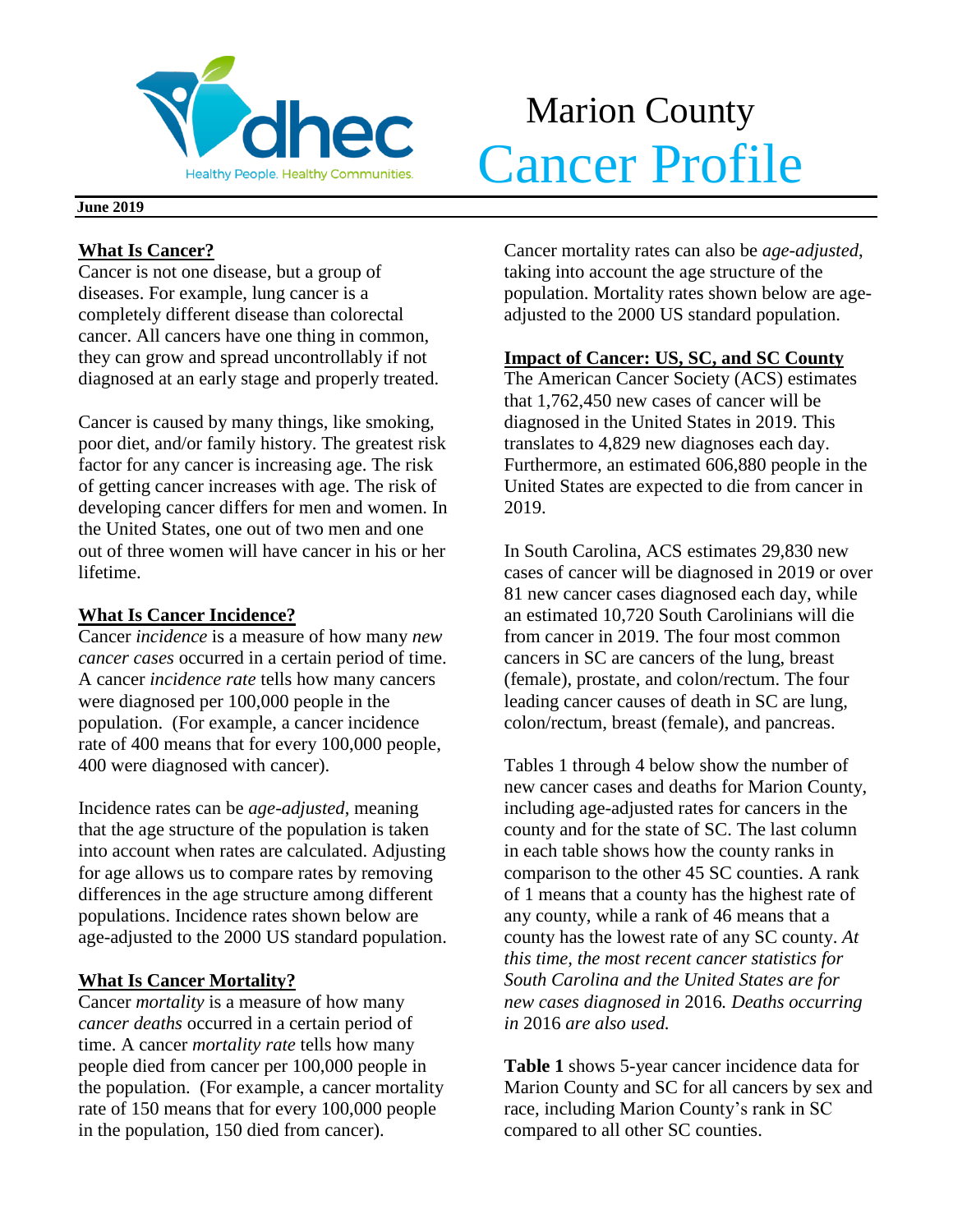Table 1. Cancer Incidence by Sex and Race, 2012-2016, Marion County and South Carolina\*

|        | <b>SC</b> | <b>Marion County</b> |           |      |  |
|--------|-----------|----------------------|-----------|------|--|
|        | 5-year    | 5-year               | new       | SC   |  |
|        | rate      | rate                 | $cases^*$ | rank |  |
| all    | 457       | 470                  | 196       | 11   |  |
| male   | 515       | 584                  | 104       | 5    |  |
| female | 416       | 392                  | 92        | 37   |  |
| white  | 459       | 461                  | 96        | 25   |  |
| black  | 452       | 477                  | 99        | 11   |  |

\***Counts are annual averages based on 5 years of data.** 5-year rates are per 100,000 age-adjusted to the 2000 US standard population. Statistics do not include *in situ* cancers, except for bladder. Source: SC Central Cancer Registry. ~ Statistic could not be calculated (small counts).

**Table 2** shows 5-year cancer mortality data for Marion County and SC for all cancers by sex and race, including Marion County's rank in SC compared to all other SC counties.

Table 2. Cancer Mortality by Sex and Race, 2012- 2016, Marion County and South Carolina\*

|        | SС             | <b>Marion County</b> |                  |                   |
|--------|----------------|----------------------|------------------|-------------------|
|        | 5-year<br>rate | 5-year<br>rate       | lives<br>$lost*$ | <b>SC</b><br>rank |
| all    | 171            | 192                  | 80               | 16                |
| male   | 214            | 268                  | 45               | 7                 |
| female | 141            | 147                  | 36               | 23                |
| white  | 166            | 188                  | 40               | 15                |
| black  | 193            | 196                  | 40               | 23                |

\***Counts are annual averages based on 5 years of data.** 5-year rates are per 100,000 age-adjusted to the 2000 US standard population. Sources: SC Central Cancer Registry and SC Vital Records. ~ Statistic could not be calculated (small counts).

**Table 3** shows 5-year cancer incidence data for Marion County and SC for selected cancers, including Marion County's rank in SC compared to all other SC counties.

| Table 3. Cancer Incidence for Selected Cancers, |
|-------------------------------------------------|
| 2012-2016, Marion County and South Carolina*    |

|                 | <b>SC</b> | <b>Marion County</b> |          |                |
|-----------------|-----------|----------------------|----------|----------------|
| cancer          | 5-year    | 5-year               | new      | <b>SC</b>      |
|                 | rate      | rate                 | $cases*$ | rank           |
| breast          | 129       | 114                  | 25       | 41             |
| (female)        |           |                      |          |                |
| prostate        |           |                      |          |                |
| (male)          | 115       | 152                  | 30       | 5              |
| $l$ ung/        |           |                      |          |                |
| bronchus        | 65        | 74                   | 32       | 12             |
| $\text{colon}/$ |           |                      |          |                |
| rectum          | 39        | 52                   | 21       | $\mathfrak{D}$ |
| pancreas        | 13        | 15                   |          | 8              |

\***Counts are annual averages based on 5 years of data.** 5-year rates are per 100,000 age-adjusted to the 2000 US standard population. Statistics do not include *in situ* cancers, except for bladder. Source: SC Central Cancer Registry. ~ Statistic could not be calculated (small counts).

**Table 4** shows 5-year cancer mortality data for Marion County and SC for selected cancers, including Marion County's rank in SC compared to all other SC counties.

Table 4. Cancer Mortality for Selected Cancers, 2012-2016, Marion County and South Carolina\*

|                             | SС             | <b>Marion County</b> |                  |            |
|-----------------------------|----------------|----------------------|------------------|------------|
| cancer                      | 5-year<br>rate | 5-year<br>rate       | lives<br>$lost*$ | SC<br>rank |
| breast<br>(female)          | 22             | 26                   | 6                | 14         |
| prostate<br>(male)          | 22             | 34                   | 6                |            |
| $l$ ung/<br><b>bronchus</b> | 47             | 46                   | 20               | 32         |
| $\text{colon}/$<br>rectum   | 15             | 23                   | 9                | 4          |
| pancreas                    |                | 12                   | 5                | 21         |

\***Counts are annual averages based on 5 years of data.** 5-year rates are per 100,000 age-adjusted to the 2000 US standard population. Sources: SC Central Cancer Registry and SC Vital Records. ~ Statistic could not be calculated (small counts).

**Table 5** shows the percentage of cancers diagnosed in early and late stages of disease in Marion County and SC. Cancers diagnosed in late stages lessen the potential for successful treatment and raise the risk of premature loss of life.